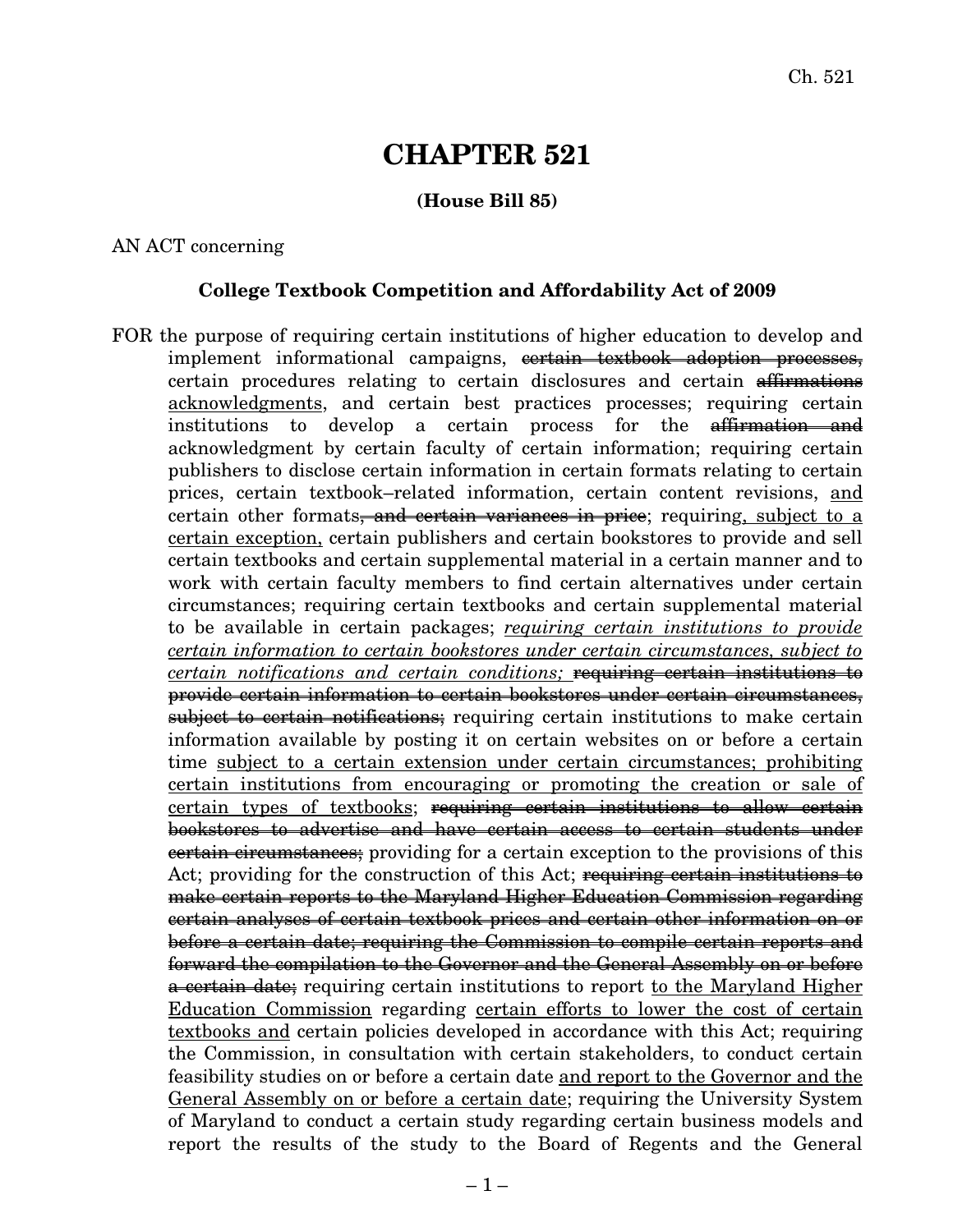Assembly; defining certain terms; and generally relating to the sale of college textbooks.

BY adding to

Article – Education Section 15–112 Annotated Code of Maryland (2008 Replacement Volume)

#### Preamble

WHEREAS, In 2005, the federal Government Accountability Office (GAO) reported that during the period of December 1986 through December 2004, college textbook prices increased 186% and inflation increased only 72%; and

WHEREAS, The textbook market is supply–driven rather than demand–driven and consequently offers consumers (students) no role in determining price, format, or quality of the product; and

WHEREAS, The State of Maryland has passed legislative initiatives to control the cost of tuition but not to control the cost of textbooks; now, therefore,

SECTION 1. BE IT ENACTED BY THE GENERAL ASSEMBLY OF MARYLAND, That the Laws of Maryland read as follows:

#### **Article – Education**

## **15–112.**

**(A) (1) IN THIS SECTION THE FOLLOWING WORDS HAVE THE MEANINGS INDICATED.**

**(2) (I) "BOOKSTORE" MEANS ANY ENTITY THAT OFFERS BOOKS OR OTHER COURSE MATERIALS FOR SALE AND IS LICENSED BY THE COMPTROLLER UNDER TITLE 11, SUBTITLE 7 OF THE TAX – GENERAL ARTICLE.**

**(II) "BOOKSTORE" INCLUDES CAMPUS BOOKSTORES AND ONLINE VENDORS.**

**(3) (I) "BUNDLE" MEANS ONE OR MORE COLLEGE TEXTBOOKS OR OTHER SUPPLEMENTAL MATERIAL THAT ARE PACKAGED TOGETHER TO BE SOLD AS COURSE MATERIALS FOR ONE PRICE.**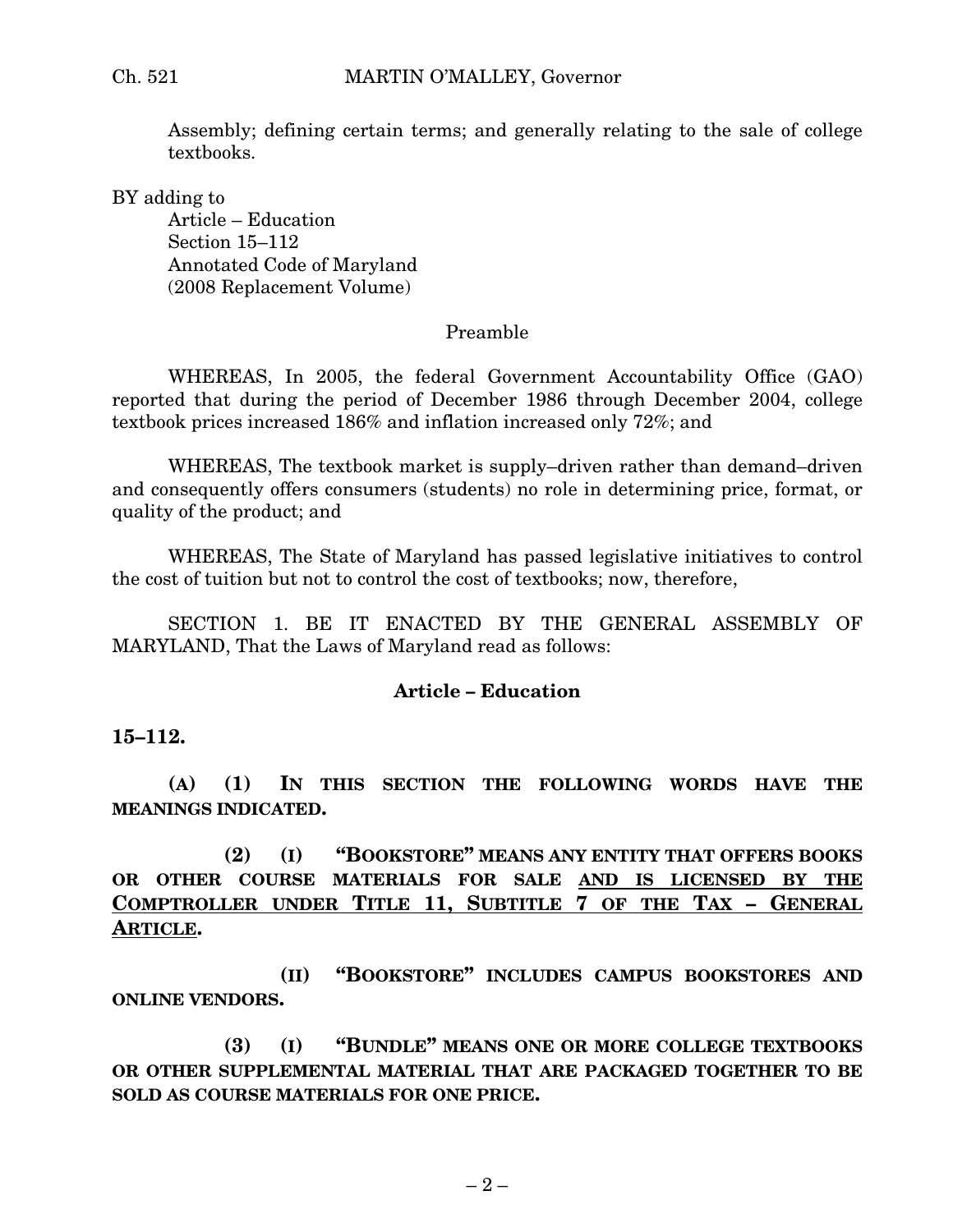**(II) "BUNDLE" DOES NOT INCLUDE SINGLE, CUSTOM, OR INTEGRATED TEXTBOOKS.**

**(4) "CAMPUS BOOKSTORE" MEANS A BOOKSTORE UNDER THE JURISDICTION OF AN INSTITUTION OF HIGHER EDUCATION.**

**(5) (I) "CUSTOM TEXTBOOK" MEANS A COLLEGE TEXTBOOK THAT IS COMPILED BY A PUBLISHER AT THE DIRECTION OF A FACULTY MEMBER OR OTHER PERSON OR ADOPTING ENTITY IN CHARGE OF SELECTING COURSE MATERIALS AT AN INSTITUTION OF HIGHER EDUCATION.**

**(II) "CUSTOM TEXTBOOK" INCLUDES ORIGINAL INSTRUCTOR MATERIAL, PREVIOUSLY COPYRIGHTED MATERIAL, OR COPYRIGHTED THIRD–PARTY MATERIAL, OR ELEMENTS UNIQUE TO A SPECIFIC INSTITUTION, SUCH AS COMMEMORATIVE EDITIONS.**

**(III) "CUSTOM TEXTBOOK" DOES NOT INCLUDE PURELY AESTHETIC CHANGES TO A COLLEGE TEXTBOOK WHEN COMPARED WITH A PRIOR EDITION OF A COLLEGE TEXTBOOK SUCH AS COMMEMORATIVE EDITIONS.**

**(6) "INTEGRATED TEXTBOOK" MEANS A COLLEGE TEXTBOOK THAT IS COMBINED WITH:**

**(I) MATERIALS DEVELOPED BY A THIRD PARTY AND THAT, BY THIRD–PARTY CONTRACTUAL AGREEMENT, MAY NOT BE OFFERED BY PUBLISHERS SEPARATELY FROM THE COLLEGE TEXTBOOK WITH WHICH THE MATERIALS ARE COMBINED; OR**

**(II) OTHER MATERIALS THAT ARE SO INTERRELATED WITH THE CONTENT OF THE COLLEGE TEXTBOOK THAT THE SEPARATION OF THE COLLEGE TEXTBOOK FROM THE OTHER MATERIALS WOULD RENDER THE COLLEGE TEXTBOOK UNUSABLE FOR ITS INTENDED PURPOSE.**

**(7) "ISBN" MEANS THE UNIQUE INTERNATIONAL STANDARD BOOK NUMBER ASSIGNED TO A COLLEGE TEXTBOOK COURSE MATERIAL THAT IS USED BY PUBLISHERS TO IDENTIFY EACH TEXTBOOK EDITION AND PRINTING OF A COLLEGE TEXTBOOK OTHER COURSE MATERIAL, INCLUDING BUNDLES.**

**(8) "PRICE" MEANS THE PRICE AT WHICH THE PUBLISHER WOULD MAKE THE COLLEGE TEXTBOOK OR SUPPLEMENTAL MATERIAL AVAILABLE TO A BOOKSTORE AND, IF AVAILABLE, THE PRICE AT WHICH THE PUBLISHER WOULD MAKE THE COLLEGE TEXTBOOK OR SUPPLEMENTAL MATERIAL AVAILABLE TO THE PUBLIC.**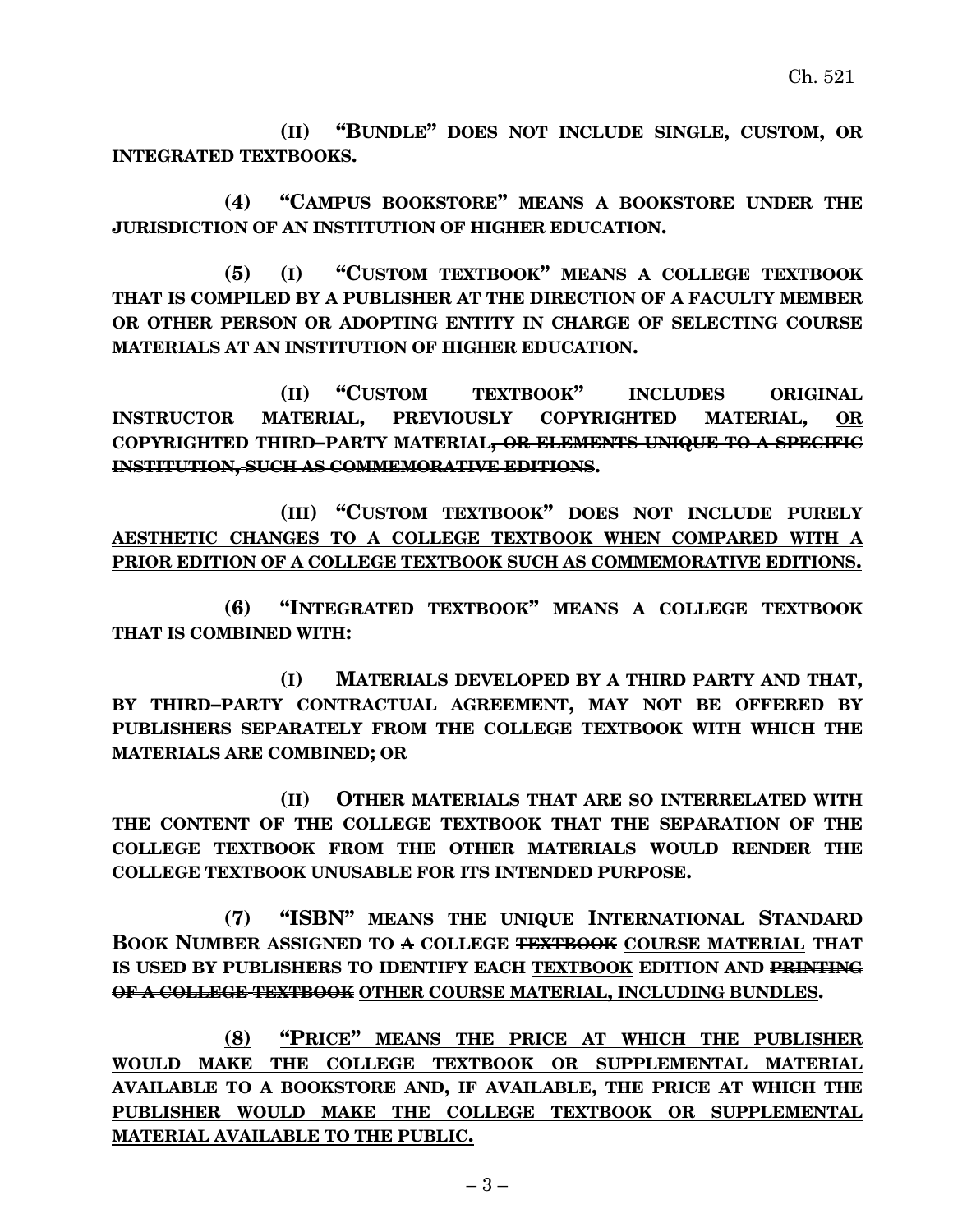**(8) (9) "SUBSTANTIAL CONTENT" MEANS A PART OF A COLLEGE TEXTBOOK, SUCH AS NEW CHAPTERS, NEW MATERIAL COVERING ADDITIONAL ERAS OF TIME, NEW THEMES, OR NEW SUBJECT MATTER.**

**(9) (10) (I) "SUPPLEMENTAL MATERIAL" MEANS EDUCATIONAL MATERIAL DEVELOPED TO ACCOMPANY A COLLEGE TEXTBOOK THAT IS NOT BEING USED AS A COMPONENT OF AN INTEGRATED TEXTBOOK.**

**(II) "SUPPLEMENTAL MATERIAL" INCLUDES PRINTED MATERIALS AND ELECTRONIC MATERIALS SUCH AS COMPUTER DISKS AND WEB ACCESS CODES.**

**(11) "TEXTBOOK" INCLUDES CUSTOM TEXTBOOKS TO THE MAXIMUM EXTENT PRACTICABLE.**

**(B) THIS SECTION DOES NOT APPLY TO THE OVERSEAS PROGRAMS OF THE UNIVERSITY OF MARYLAND UNIVERSITY COLLEGE.**

**(C) EACH PUBLIC INSTITUTION OF HIGHER EDUCATION IN THE STATE SHALL DEVELOP AND IMPLEMENT:**

**(1) AN INFORMATIONAL CAMPAIGN TO ASSIST FACULTY AND MAKE THEM AWARE OF TEXTBOOK–RELATED ISSUES, INCLUDING:**

**(I) WHOLESALE PRICE AND SUGGESTED RETAIL PRICES, IF ANY, THE PRICE OF COLLEGE TEXTBOOKS AND OF SUPPLEMENTAL MATERIAL;**

**(II) VARIANCES IN WHOLESALE PRICE AND SUGGESTED RETAIL PRICES, IF ANY, OF BUNDLED AND UNBUNDLED COURSE MATERIALS;**

*(II) THE EXISTENCE OF VARIANCES IN PRICE OF BUNDLED AND UNBUNDLED COURSE MATERIALS;*

**(III) (II)** *(III)* **SUBSTANTIAL CONTENT REVISIONS MADE BETWEEN THE CURRENT EDITION OF A COLLEGE TEXTBOOK OR SUPPLEMENTAL MATERIAL AND THE PREVIOUS EDITION OF THE COLLEGE TEXTBOOK OR SUPPLEMENTAL MATERIAL AS REPORTED TO THE INSTITUTION UNDER SUBSECTION (E) OF THIS SECTION; AND**

**(III)** *(IV)* **WHICH TEXTBOOKS ARE INTEGRATED TEXTBOOKS AND ARE THEREFORE NOT SUBJECT TO SUBSECTION (F)(3) OF THIS SECTION, AS REPORTED BY THE PUBLISHER UNDER SUBSECTION (E) OF THIS SECTION; AND**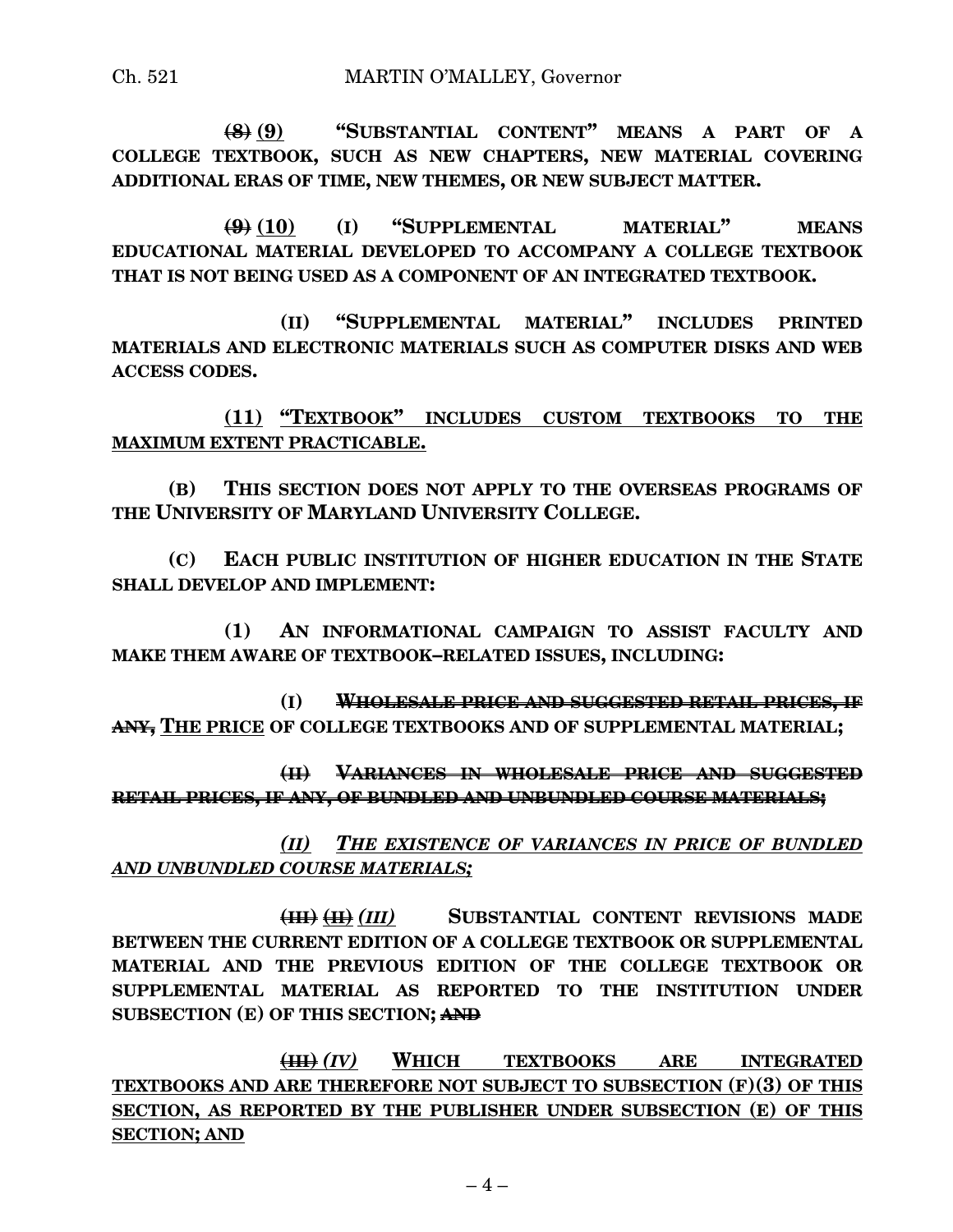**(IV)** *(V)* **THE FISCAL IMPACT TO STUDENTS OF THE HIGH COST OF COLLEGE TEXTBOOKS;**

**(2) A COLLEGE TEXTBOOK ADOPTION PROCESS THAT INCLUDES THE PROVISION OF INFORMATION TO INSTITUTIONS AND CAMPUS BOOKSTORES REGARDING THE AVAILABILITY AND SUGGESTED RETAIL PRICES OF NEW CURRENT EDITIONS, USED CURRENT EDITIONS, NEW PREVIOUS EDITIONS, AND USED PREVIOUS EDITIONS OF COLLEGE TEXTBOOKS AND SUPPLEMENTAL MATERIAL;**

**(3) (2) A PROCEDURE BY WHICH BOOKSTORES AND STUDENTS ARE MADE AWARE OF THE INFORMATION REQUIRED TO BE DISCLOSED UNDER SUBSECTION (G) OF THIS SECTION; AND**

**(4) (3) A BEST–PRACTICES PROCESS FOR FACULTY IN SELECTING COLLEGE TEXTBOOKS AND SUPPLEMENTAL MATERIAL THAT:**

**(I) ENSURES EARLY ADOPTION OF COLLEGE TEXTBOOKS AND SUPPLEMENTAL MATERIAL;**

**(II) ENCOURAGES THE MAXIMUM USAGE OF USED COLLEGE TEXTBOOKS AND OF PREVIOUS EDITIONS OF COLLEGE TEXTBOOKS, WHEN POSSIBLE;**

**(III) FOR UNDERGRADUATE COLLEGE TEXTBOOKS, ENSURES THAT THE MAJORITY OF THE ASSIGNED MATERIAL WILL BE USED IN THE COURSE UNLESS IT WOULD BE IN THE STUDENT'S FINANCIAL INTEREST TO PURCHASE SEPARATE MATERIALS; AND**

**(IV) ENSURES THAT FACULTY ARE AWARE OF VARIOUS OUTLETS FOR THE SUPPLY OF COLLEGE TEXTBOOKS AND SUPPLEMENTAL MATERIAL.**

**(D) (1) EACH PUBLIC INSTITUTION OF HIGHER EDUCATION SHALL DEVELOP A PROCESS BY WHICH FACULTY MEMBERS AFFIRM AND ACKNOWLEDGE THE INFORMATION UNDER PARAGRAPH (2) OF THIS SUBSECTION.**

**(2) BEFORE IDENTIFYING SELECTING A COLLEGE TEXTBOOK OR SUPPLEMENTAL MATERIAL AND BEFORE TRANSMITTING THE SELECTION TO A CAMPUS BOOKSTORE, PROVIDING THE SELECTION TO ANY OTHER BOOKSTORE, OR POSTING THE SELECTION ON THE WEBSITE OF THE PUBLIC INSTITUTION OF HIGHER EDUCATION, A FACULTY MEMBER SHALL** *ACKNOWLEDGE***:**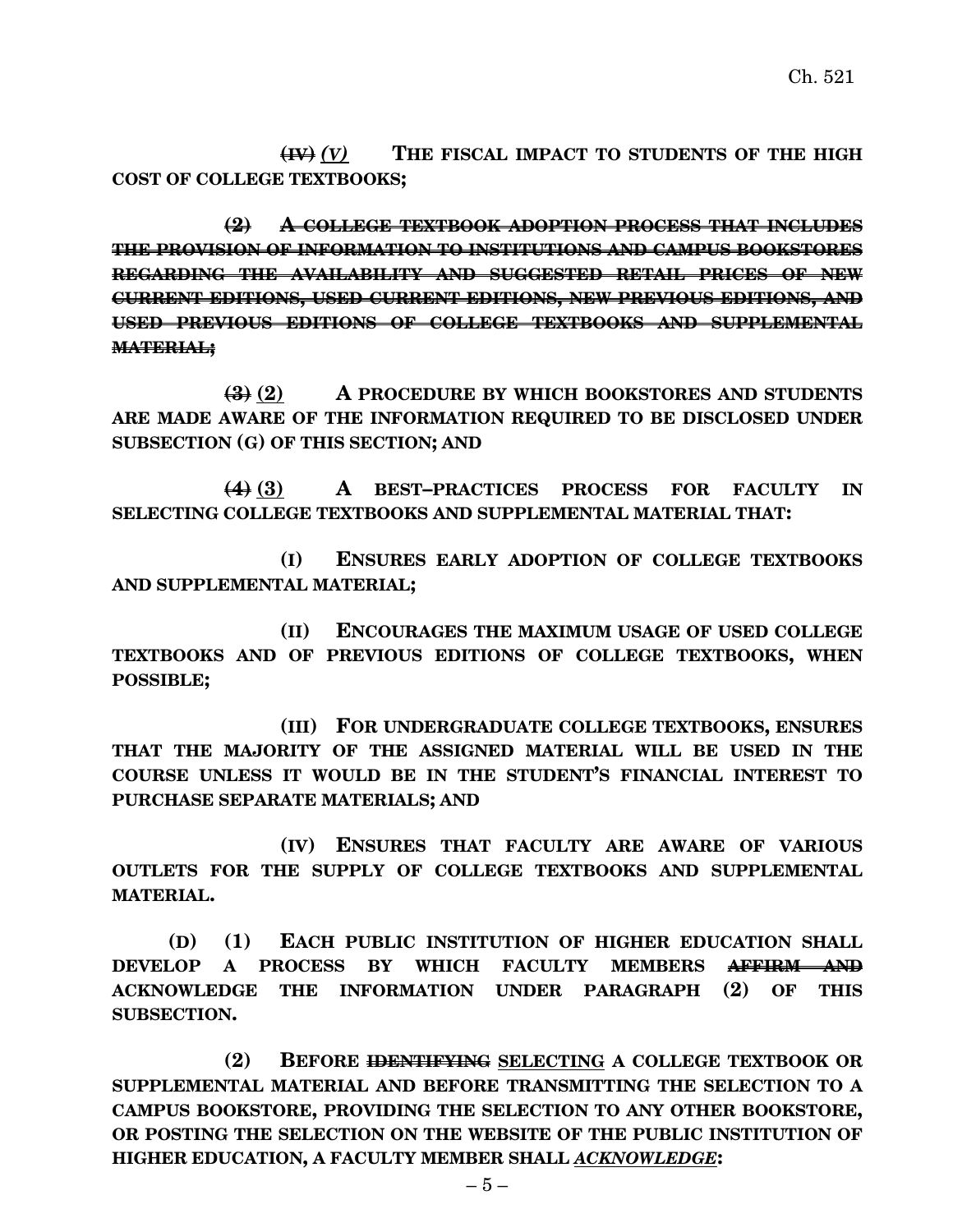Ch. 521 MARTIN O'MALLEY, Governor

**(I)** *1.* **IF SELECTING A DIFFERENT COLLEGE TEXTBOOK FROM A DIFFERENT PUBLISHER, AFFIRM AND ACKNOWLEDGE THE COST OF THE NEW SELECTION VERSUS THE COST OF THE PREVIOUS SELECTION; OR**

**(II)** *2.* **IF SELECTING A CURRENT EDITION OF A COLLEGE TEXTBOOK, AFFIRM AND ACKNOWLEDGE:**

**1.** *A.* **THE DIFFERENCES IN SUBSTANTIAL CONTENT BETWEEN THE CURRENT EDITION OF THE TEXTBOOK AND THE PREVIOUS EDITION OF THE TEXTBOOK AS REPORTED BY THE PUBLISHER UNDER SUBSECTION (E) OF THIS SECTION;**

**2.** *B.* **THAT THE USE OF THE CURRENT EDITION IS JUSTIFIED APPROPRIATE DUE TO A MATERIAL CHANGE IN SUBSTANTIAL CONTENT BETWEEN THE CURRENT EDITION AND THE PREVIOUS EDITION;**

**3.** *C.* **THE DIFFERENCE IN PRICE BETWEEN THE CURRENT EDITION OF THE TEXTBOOK AND THE PREVIOUS EDITION OF THE TEXTBOOK;** *AND* **AND**

**4.** *D.* **THAT THE PREVIOUS EDITION OF THE TEXTBOOK MAY BE AVAILABLE TO STUDENTS AT A LOWER PRICE VIA THE USED BOOK MARKET; AND**

**5.** *(II)* **THAT AN INTEGRATED TEXTBOOK IS NOT SUBJECT TO SUBSECTION (F)(3) OF THIS SECTION***; AND*

*(III) THAT SUPPLEMENTAL MATERIAL INCLUDED IN A BUNDLE IS INTENDED FOR USE IN THE COURSE***.**

**(E) (1) A PUBLISHER WHO THAT SELLS COLLEGE TEXTBOOKS OR SUPPLEMENTAL MATERIAL AND PROVIDES INFORMATION REGARDING A COLLEGE TEXTBOOK OR SUPPLEMENTAL MATERIAL TO A FACULTY MEMBER, OTHER ADOPTING ENTITY IN CHARGE OF SELECTING COURSE MATERIALS, OR THE ADMINISTRATION OF AN INSTITUTION OF HIGHER EDUCATION SHALL DISCLOSE WITH THIS INFORMATION, IN WRITING, BY PAPER OR ELECTRONIC MEANS:**

**(I) THE PRICE AT WHICH THE PUBLISHER WOULD MAKE THE OF THE COLLEGE TEXTBOOK OR SUPPLEMENTAL MATERIAL AVAILABLE TO A BOOKSTORE AND THE PRICE AT WHICH THE PUBLISHER WOULD MAKE THE**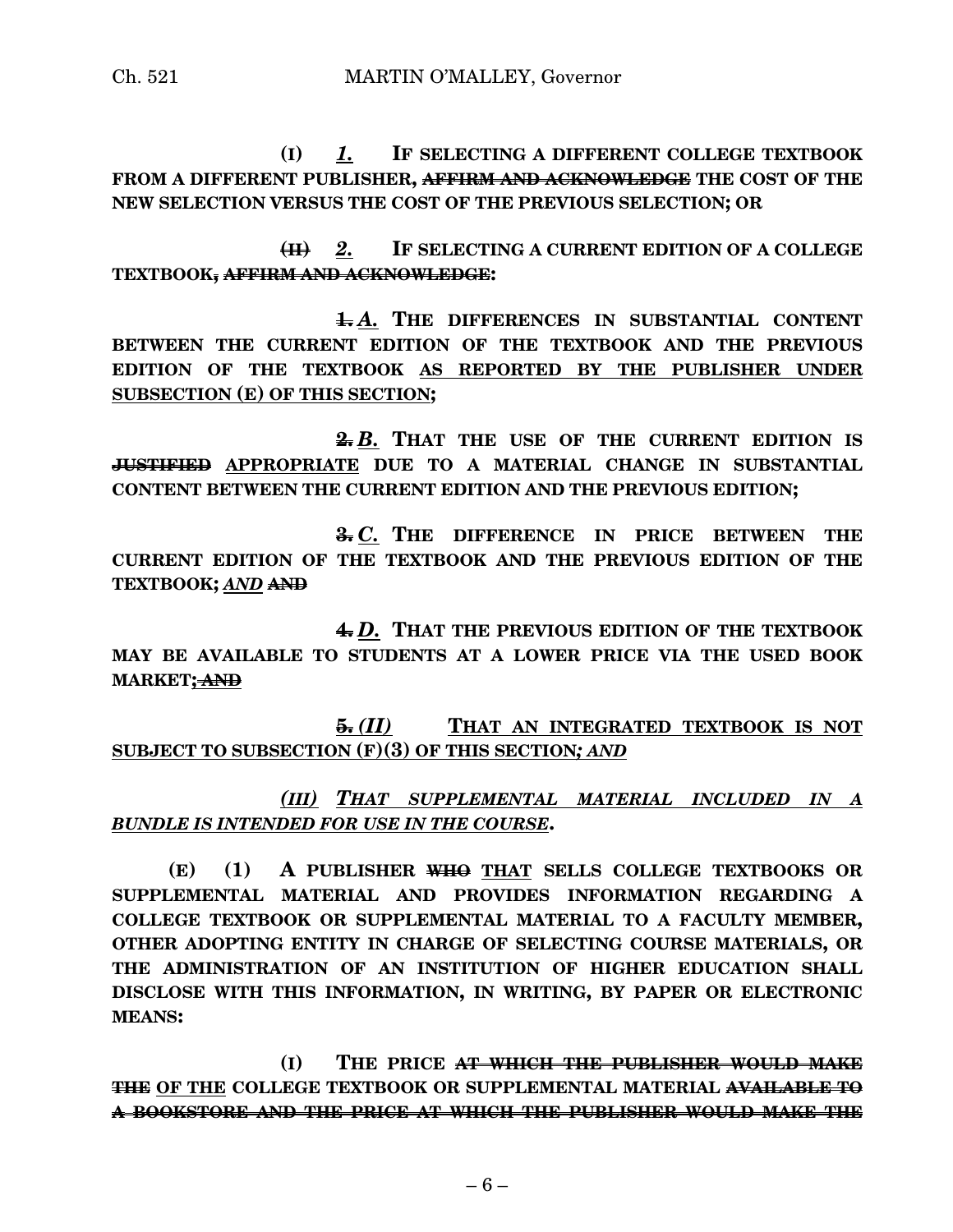## **COLLEGE TEXTBOOK OR SUPPLEMENTAL MATERIAL AVAILABLE DIRECTLY TO THE PUBLIC;**

**(II) THE TITLE, AUTHOR, PUBLISHER, EDITION, CURRENT AND THREE PREVIOUS COPYRIGHT DATES, PUBLICATION DATE WHEN AVAILABLE, AND ISBN OF THE COLLEGE TEXTBOOK AND SUPPLEMENTAL MATERIAL, BOTH AS BUNDLED AND UNBUNDLED ITEMS;**

**(III) SUBSTANTIAL CONTENT REVISIONS MADE BETWEEN THE CURRENT EDITION OF THE COLLEGE TEXTBOOK OR SUPPLEMENTAL MATERIAL AND THE PREVIOUS EDITION OF THE COLLEGE TEXTBOOK OR SUPPLEMENTAL MATERIAL EXPRESSED AS AN ITEMIZED LIST;**

**(IV) OTHER AVAILABLE FORMATS FOR THE COLLEGE TEXTBOOK OR SUPPLEMENTAL MATERIAL SUCH AS PAPERBACK OR UNBOUND; AND**

**(V) A LIST OF TEXTBOOKS THAT ARE CLASSIFIED AS INTEGRATED TEXTBOOKS.**

**(V) VARIANCES IN PRICE, IF ANY, BETWEEN BUNDLED AND UNBUNDLED ITEMS.**

**(2) EACH INSTITUTION OF HIGHER EDUCATION IN THE STATE SHALL DEVELOP A PROCESS BY WHICH FACULTY MEMBERS ACKNOWLEDGE HAVING BEEN INFORMED OF THE DISCLOSURES REQUIRED UNDER PARAGRAPH (1) OF THIS SUBSECTION AND THE IMPACT THAT THE HIGH COST OF COLLEGE TEXTBOOKS AND SUPPLEMENTAL MATERIAL HAS ON STUDENTS.**

## **(3) THE PROVISIONS OF THIS SUBSECTION SHALL BE MET, TO THE EXTENT PRACTICABLE, ON OR BEFORE OCTOBER 1, 2009 BUT NO LATER THAN JULY 1, 2010.**

**(F) (1) A EXCEPT AS PROVIDED IN PARAGRAPH (4) OF THIS SUBSECTION, A PUBLISHER AND A CAMPUS BOOKSTORE SHALL PROVIDE AND SELL COLLEGE TEXTBOOKS AND SUPPLEMENTAL MATERIAL IN THE SAME MANNER AS SELECTED AND ORDERED BY FACULTY MEMBERS.**

**(2) (I) IF A COLLEGE TEXTBOOK OR SUPPLEMENTAL MATERIAL IS UNAVAILABLE AS ORDERED, THE PUBLISHER AND THE CAMPUS BOOKSTORE SHALL WORK WITH THE FACULTY MEMBER TO FIND ALTERNATIVES.**

**(II) A PUBLISHER COLLABORATING WITH A CAMPUS BOOKSTORE AND A FACULTY MEMBER UNDER SUBPARAGRAPH (I) OF THIS**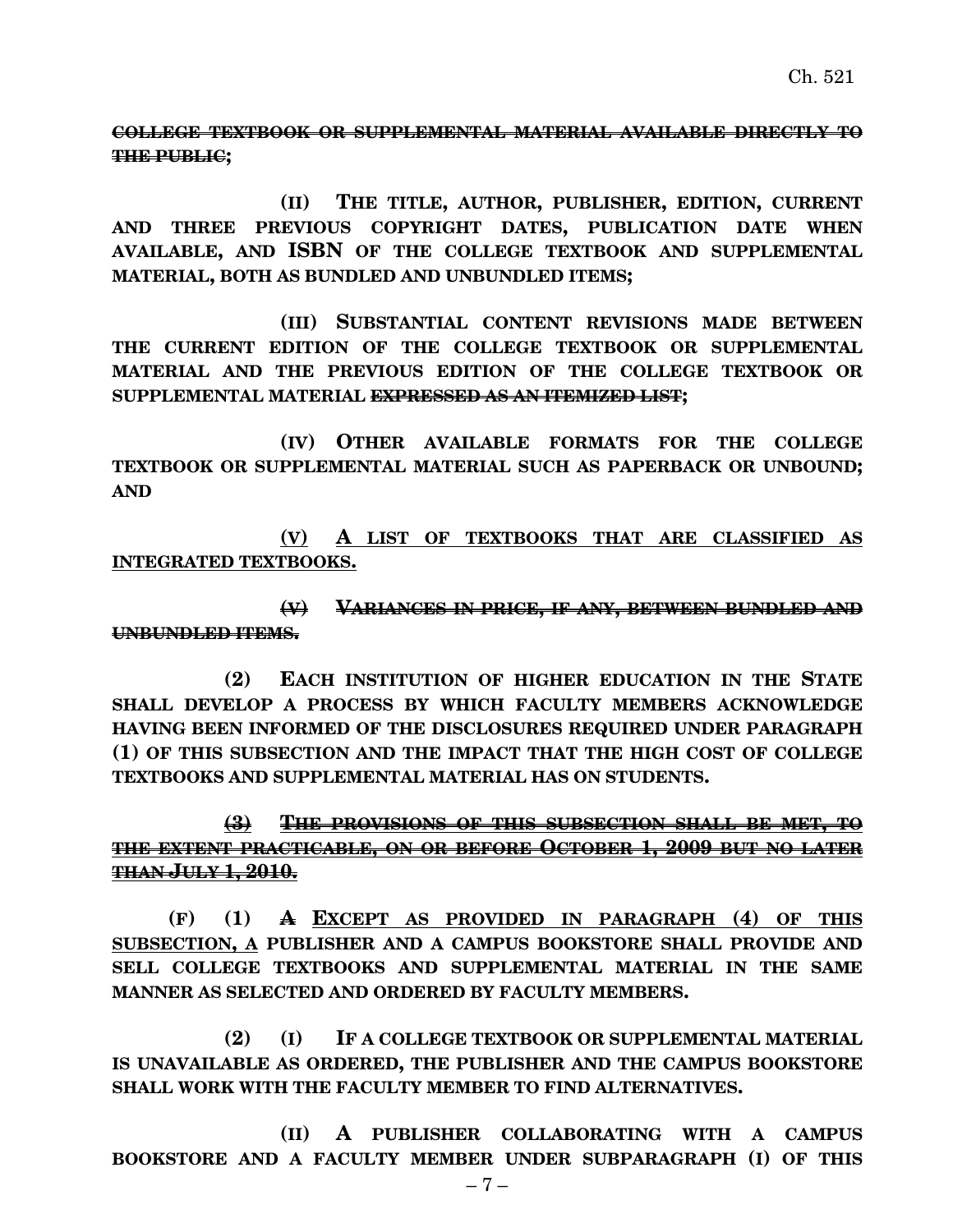**PARAGRAPH SHALL PROVIDE WHOLESALE PRICES AND SUGGESTED RETAIL PRICES, IF ANY, PRICE INFORMATION FOR ALTERNATIVE COLLEGE TEXTBOOKS AND SUPPLEMENTAL MATERIAL.**

**(3) A PUBLISHER THAT SELLS A COLLEGE TEXTBOOK AND ANY SUPPLEMENTAL MATERIAL ACCOMPANYING THE COLLEGE TEXTBOOK IN A BUNDLE SHALL ALSO MAKE AVAILABLE THE COLLEGE TEXTBOOK AND THE SUPPLEMENTAL MATERIAL AS SEPARATE AND UNBUNDLED ITEMS, EACH SEPARATELY PRICED.**

**(4) WITH THE PERMISSION OF A FACULTY MEMBER, A CAMPUS BOOKSTORE MAY SELL COLLEGE TEXTBOOKS AND SUPPLEMENTAL MATERIAL IN A DIFFERENT MANNER THAN AS SELECTED AND ORDERED BY THE FACULTY MEMBER FOR THE PURPOSE OF PROVIDING USED COLLEGE TEXTBOOKS, PRIOR EDITIONS, OR OTHER LOWER–COST OPTIONS TO STUDENTS.**

**(G) (1) SUBJECT TO PARAGRAPH (4) OF THIS SUBSECTION, ON THE REQUEST OF A BOOKSTORE, AN INSTITUTION OF HIGHER EDUCATION SHALL PROVIDE THE INFORMATION LISTED UNDER PARAGRAPH (2) OF THIS SUBSECTION TO A BOOKSTORE AS SOON AS A FACULTY MEMBER IDENTIFIES A COLLEGE TEXTBOOK OR SUPPLEMENTAL MATERIAL AND TRANSMITS THE SELECTION TO A CAMPUS BOOKSTORE.**

*(G) (1) (I) SUBJECT TO SUBPARAGRAPH (II) OF THIS PARAGRAPH, ON THE REQUEST OF A BOOKSTORE, AN INSTITUTION OF HIGHER EDUCATION SHALL PROVIDE THE INFORMATION LISTED UNDER PARAGRAPH (3) OF THIS SUBSECTION TO A BOOKSTORE BY THE EARLIER OF:*

*1. WITHIN 1 WEEK OF A FACULTY MEMBER'S SELECTION OF A COLLEGE TEXTBOOK OR SUPPLEMENTAL MATERIAL AND TRANSMISSION TO A CAMPUS BOOKSTORE; OR*

*2. WHEN THE SELECTION BY A FACULTY MEMBER OF A COLLEGE TEXTBOOK OR SUPPLEMENTAL MATERIAL IS FINALIZED.*

**(***II) A BOOKSTORE THAT OBTAINS INFORMATION UNDER SUBPARAGRAPH (I)1 OF THIS PARAGRAPH MAY NOT MAKE THE INFORMATION AVAILABLE TO STUDENTS OR MEMBERS OF THE PUBLIC UNTIL THE INFORMATION IS MADE AVAILABLE TO THE BOOKSTORE IN ACCORDANCE WITH PARAGRAPH (2) OF THIS SUBSECTION.*

**(2) THE INFORMATION PROVIDED UNDER PARAGRAPH (1) OF THIS SUBSECTION SHALL INCLUDE THE:**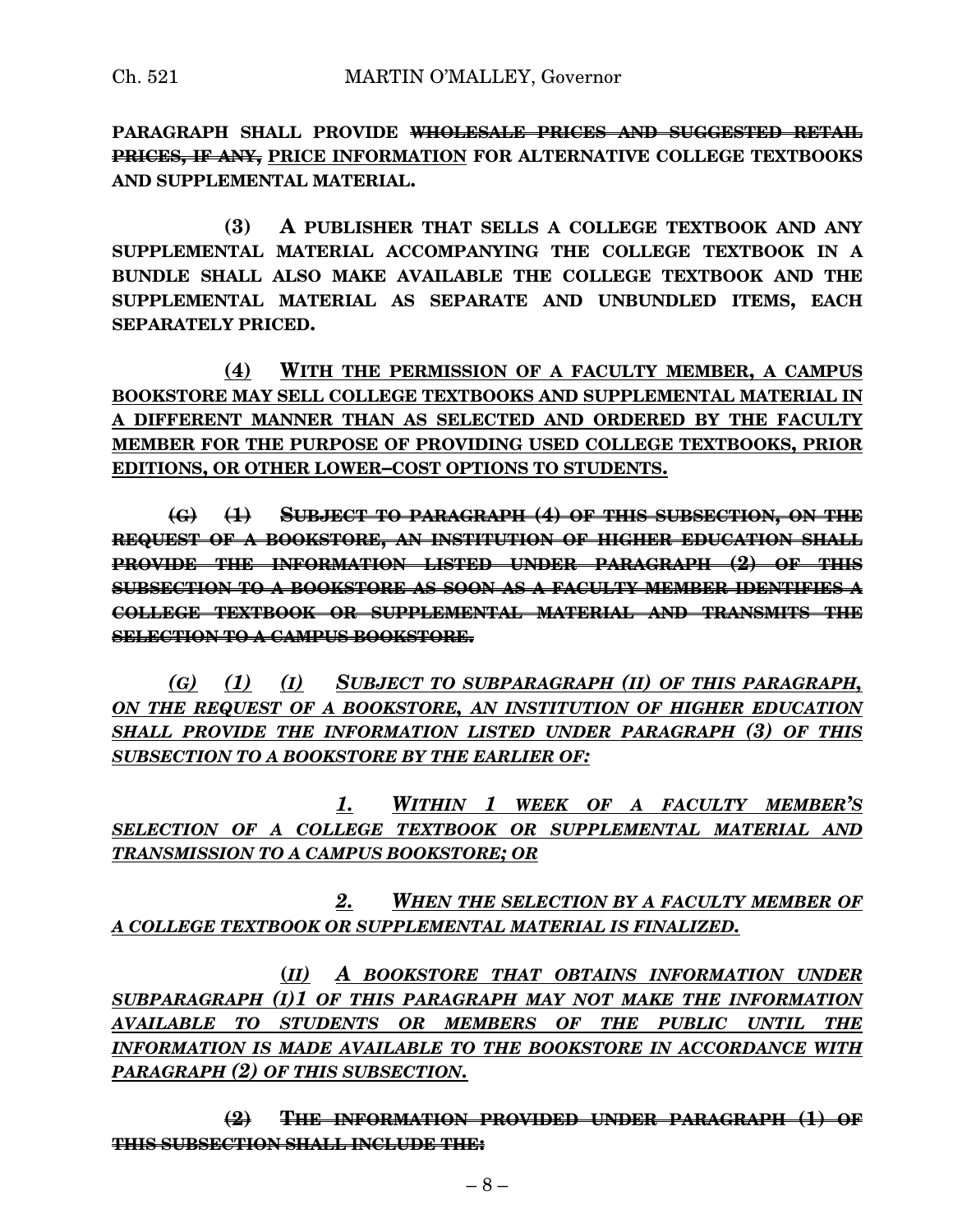- **(I) TITLE;**
- **(II) AUTHOR;**
- **(III) PUBLISHER;**
- **(IV) EDITION;**
- **(V) COPYRIGHT DATE AND PUBLICATION DATE WHEN**

**AVAILABLE;**

**(VI) ISBN; AND**

## **(VII) ANTICIPATED ENROLLMENT FOR THE COURSE.**

**(3) (G) (1)** *(2)* **(I) AN INSTITUTION OF HIGHER EDUCATION SHALL MAKE THE INFORMATION LISTED UNDER PARAGRAPH (2)***(3)* **OF THIS SUBSECTION AVAILABLE TO BOOKSTORES, STUDENTS, AND THE REST OF THE PUBLIC BY POSTING THE INFORMATION ON ITS WEBSITE BY THE EARLIER OF:**

**1. SUBJECT TO PARAGRAPH (4) PARAGRAPHS (3)** *(4)* **AND (4)** *(5)* **OF THIS SUBSECTION, 1 WEEK 30 DAYS** *3 WEEKS* **FOLLOWING THE PROVISION OF INFORMATION UNDER PARAGRAPH (1) OF THIS SUBSECTION SELECTION BY A FACULTY MEMBER OF A COLLEGE TEXTBOOK OR SUPPLEMENTAL MATERIAL; OR**

**2. WHEN A CAMPUS BOOKSTORE PLACES A FINAL ORDER FOR A COLLEGE TEXTBOOK OR SUPPLEMENTAL MATERIAL.**

**2. WHEN THE SELECTION BY A FACULTY MEMBER OF A COLLEGE TEXTBOOK OR SUPPLEMENTAL MATERIAL IS FINALIZED.**

**(II) IN ADDITION TO THE INFORMATION POSTED UNDER SUBPARAGRAPH (I) OF THIS PARAGRAPH, AN INSTITUTION SHALL POST ON ITS WEBSITE:**

**1. WHETHER SUPPLEMENTAL MATERIAL IS REQUIRED OR ONLY SUGGESTED BY FACULTY; AND**

**2. WHETHER A PREVIOUS EDITION OF AN ASSIGNED COLLEGE TEXTBOOK WILL SUFFICE.**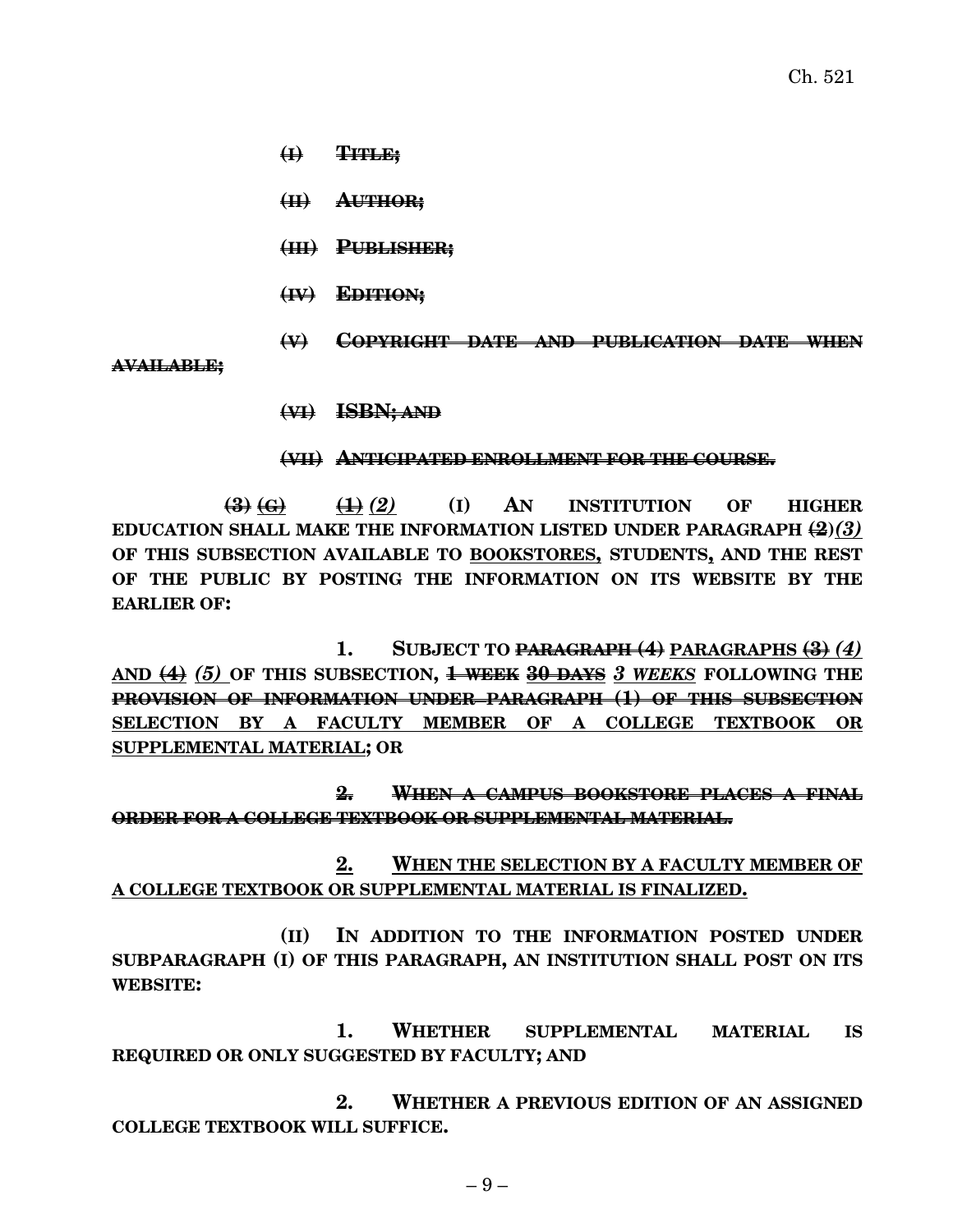## **(2)** *(3)* **THE INFORMATION MADE AVAILABLE UNDER PARAGRAPH (1)** *PARAGRAPHS (1) AND (2)* **OF THIS SUBSECTION SHALL INCLUDE THE:**

- **(I) TITLE;**
- **(II) AUTHOR;**
- **(III) PUBLISHER;**
- **(IV) EDITION;**
- **(V) COPYRIGHT DATE AND PUBLICATION DATE, WHEN**

**AVAILABLE;**

**(VI) ISBN; AND**

#### **(VII) ANTICIPATED ENROLLMENT FOR THE COURSE.**

**(4) (3)** *(4)* **(I) AN INSTITUTION OF HIGHER EDUCATION SHALL INFORM A BOOKSTORE, THAT MAKES A REQUEST UNDER PARAGRAPH (1) OF THIS SUBSECTION AND STUDENTS, OR MEMBERS OF THE PUBLIC WHO ACCESS THE WEBSITE OF THE INSTITUTION UNDER PARAGRAPH (3) (1)** *(2)* **OF THIS SUBSECTION IF A THE SELECTION OF THE PARTICULAR COLLEGE TEXTBOOK, SUPPLEMENTAL MATERIAL, OR BUNDLE HAS NOT BEEN FINALIZED BY THE FACULTY MEMBER.**

**(II) IN ADDITION TO THE DISCLOSURE MADE UNDER SUBPARAGRAPH (I) OF THIS PARAGRAPH, AN INSTITUTION, CAMPUS BOOKSTORE, OR OTHER BOOKSTORE THAT OFFERS A COLLEGE TEXTBOOK OR SUPPLEMENTAL MATERIAL FOR SALE PRIOR TO THE SELECTION BEING FINALIZED SHALL PROVIDE A:**

**1. A CAVEAT REGARDING THE POTENTIAL CONSEQUENCES OF PURCHASING A THE PARTICULAR COLLEGE TEXTBOOK, SUPPLEMENTAL MATERIAL, OR BUNDLE PRIOR TO THE SELECTION BEING FINALIZED; AND**

**2. THE RETURN POLICY OF THE CAMPUS BOOKSTORE OR OTHER BOOKSTORE, AS APPROPRIATE.**

**(4)** *(5)* **(I) NOTWITHSTANDING PARAGRAPH (1)** *PARAGRAPHS (1) AND (2)* **OF THIS SUBSECTION, UPON REQUEST TO AN**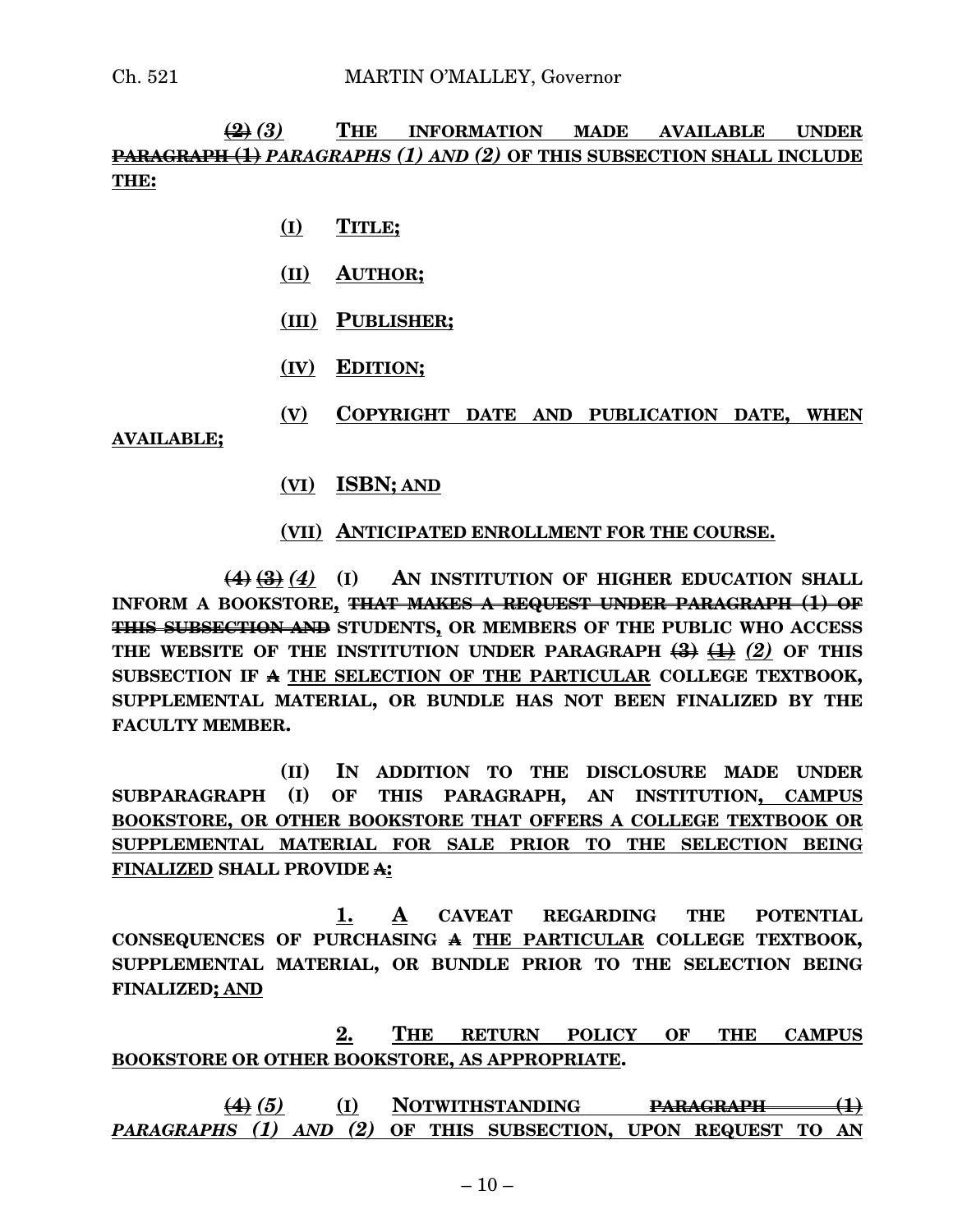**INSTITUTION, AN EXTENSION OF TIME MAY BE GRANTED TO A FACULTY MEMBER OR A CAMPUS BOOKSTORE FROM THE REQUIREMENT TO POST THE SELECTION OF A COLLEGE TEXTBOOK OR SUPPLEMENTAL MATERIAL PRIOR TO THE SELECTION BEING FINALIZED.**

**(II) THE EXTENSION GRANTED UNDER SUBPARAGRAPH (I) OF THIS PARAGRAPH SHALL BE APPROVED BY THE FACULTY DEPARTMENT CHAIR AND THE DEAN OR DIVISION HEAD OF THE INSTITUTION.**

**(III) THE EXTENSION SHALL INCLUDE A WRITTEN STATEMENT OF EXPLANATION FOR THE EXTENSION.**

**(IV) AN INSTITUTION SHALL POST THE WRITTEN STATEMENT ON ITS WEBSITE INSTEAD OF THE SELECTION, AS APPROPRIATE.**

**(H) A PUBLIC INSTITUTION OF HIGHER EDUCATION MAY NOT ENCOURAGE OR PROMOTE THE CREATION OR SALE OF COLLEGE TEXTBOOKS THAT CONSIST OF PURELY AESTHETIC CHANGES TO A PRIOR EDITION OF A COLLEGE TEXTBOOK SUCH AS A COMMEMORATIVE EDITION.**

**(H) ON THE REQUEST OF A BOOKSTORE, IF A PUBLIC INSTITUTION OF HIGHER EDUCATION ALLOWS A CAMPUS BOOKSTORE TO:**

**(1) ADVERTISE OR SUBMIT ADVERTISING FOR INCLUSION IN ORIENTATION PACKETS, IN OTHER PRINT MATERIAL, OR ON THE WEBSITE OF THE INSTITUTION, THEN THE INSTITUTION SHALL ALLOW OTHER BOOKSTORES TO ADVERTISE OR SUBMIT ADVERTISING FOR THE SAME INCLUSION; AND**

**(2) ACCESS STUDENTS AS PART OF A PRESENTATION OR TOUR FOR A STUDENT GROUP OR A GROUP OF POTENTIAL STUDENTS, THEN THE INSTITUTION SHALL ALLOW OTHER BOOKSTORES TO HAVE THE SAME ACCESS TO STUDENTS.**

**(I) THIS SECTION MAY NOT BE CONSTRUED TO SUPERSEDE THE INSTITUTIONAL AUTONOMY OR ACADEMIC FREEDOM OF FACULTY MEMBERS INVOLVED IN THE SELECTION OF COLLEGE TEXTBOOKS AND SUPPLEMENTAL MATERIAL.**

SECTION 2. AND BE IT FURTHER ENACTED, That:

 $(a)$  On or before November 1, 2010, the University System of Maryland, St. Mary's College of Maryland, Morgan State University, and the Maryland Association of Community Colleges shall submit reports to the Maryland Higher Education Commission, including a scientific and data–driven analysis of college textbook prices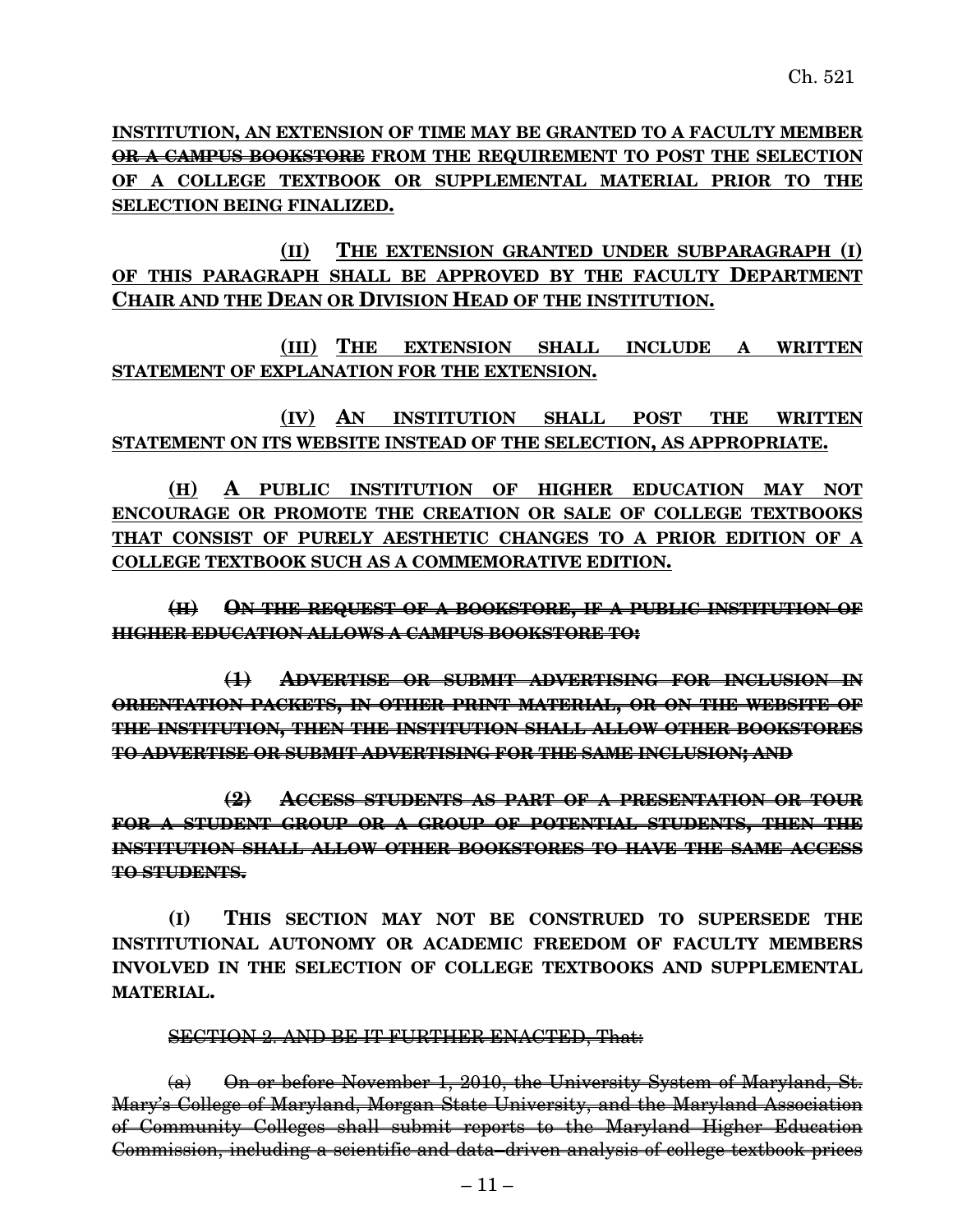at the constituent or member institutions, as appropriate, efforts to lower the cost of textbooks for their students, and recommendations for statewide policy initiatives that will further ameliorate the high cost of undergraduate and graduate education as impacted by textbook prices; and

(b) On or before December 1, 2010, the Maryland Higher Education Commission shall compile the reports required under paragraph (a) of this section and shall forward a copy of the compilation to the Governor and, in accordance with  $\frac{1}{2}$ 2–1246 of the State Government Article, the General Assembly.

SECTION  $\frac{2}{\sqrt{3}}$  2. AND BE IT FURTHER ENACTED, That, on That:

(a) On or before December 1,  $\frac{2010}{100}$  and public institution of higher education in the State shall report to the Governor and, in accordance with § 2–1246 of the State Government Article, the General Assembly, Maryland Higher Education Commission regarding efforts to lower the cost of textbooks for their students and the "best–practices" process developed under  $\S 45-112(e)(4) 15-112(e)(3)$  of the Education Article, as enacted by Section 1 of this Act.

#### SECTION 4. AND BE IT FURTHER ENACTED, That:

 $(a)$  (b) On or before December 1, 2011, the Maryland Higher Education Commission, in consultation with the University System of Maryland, St. Mary's College of Maryland, Morgan State University, the Maryland Association of Community Colleges, and the Maryland Independent College and University Association, shall conduct a feasibility study regarding:

(1) the establishment of one or more textbook rental programs in Maryland that would allow students to lease textbooks on a per book, per credit hour, or per course basis, including an analysis of start–up costs and funding options such as private sector donations and grants; and

(2) the establishment of a statewide digital marketplace for college textbooks and supplemental material including:

(i) an analysis of the infrastructure, technology, and support services necessary to allow institutions, students, faculty, bookstores, publishers, and other stakeholders to interact efficiently; and

(ii) a consideration of digital rights management capabilities and transactional processes needed for both fee–based and no–cost content; and

(3) the accessibility of the digital marketplace and any and all electronic textbooks and supplemental material to blind and print–disabled students and faculty members.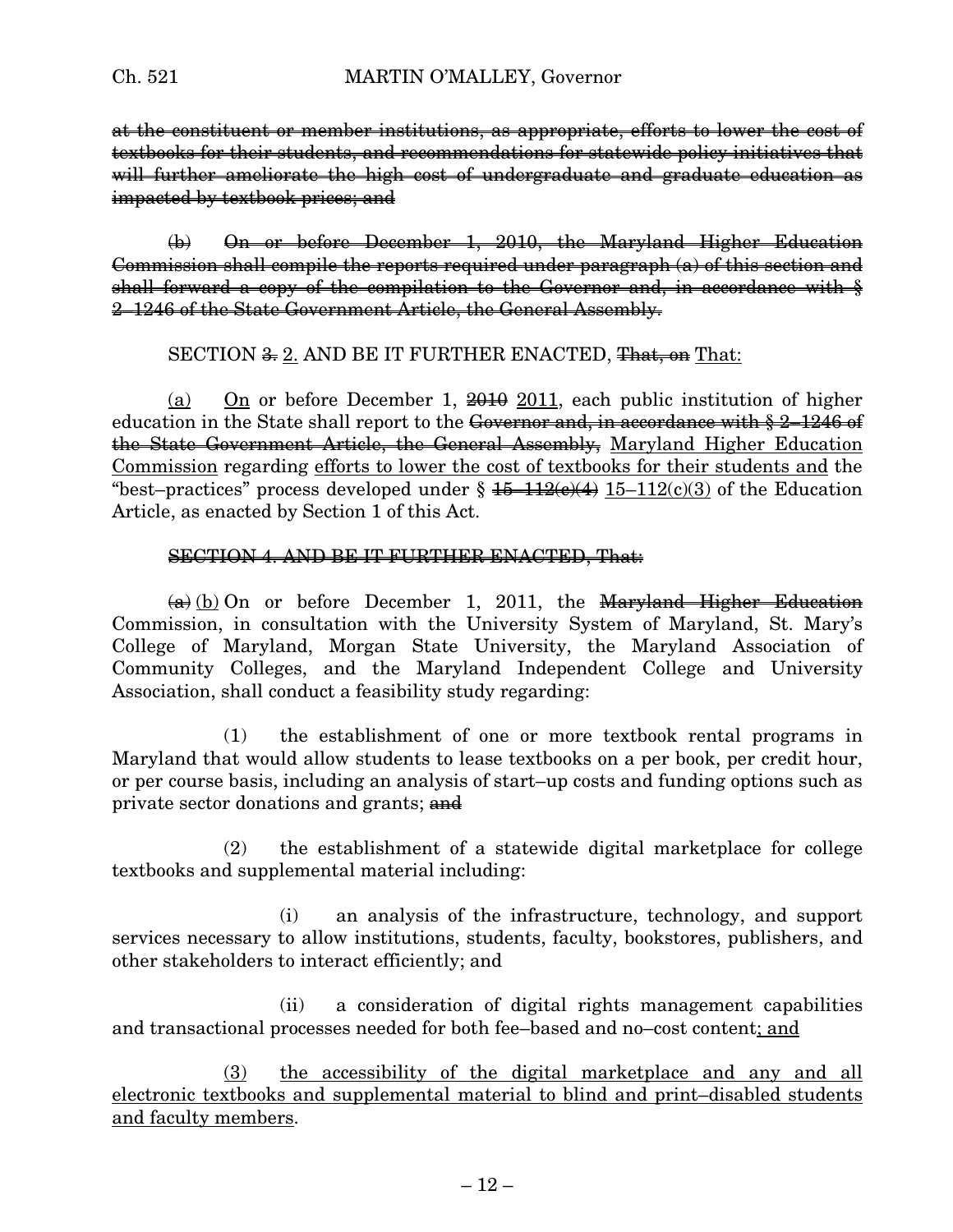$\overline{a}(k)$  (c) On or before December 31, 2011, the Maryland Higher Education Commission shall:

(1) compile the reports required under paragraph (a) of this section; and

(2) submit to the Governor and, in accordance with § 2–1246 of the State Government Article, the General Assembly, the compilation, the results of the feasibility studies conducted under paragraph  $(a)$  (b) of this section, and make recommendations regarding textbook rental programs, and the establishment of a digital marketplace including cost estimates to the Governor and, in accordance with  $\frac{1}{2}$ 2–1246 of the State Government Article, the General Assembly, and statewide policy initiatives that will further ameliorate the high cost of undergraduate and graduate education as impacted by textbook prices based on information gathered under subsection  $(a)$  of this section.

## SECTION  $\frac{5}{2}$ . AND BE IT FURTHER ENACTED, That:

(a) The University System of Maryland, under the direction of the Board of Regents, shall conduct a study of changes that the University System of Maryland and its constituent institutions can make to their business models regarding textbook assignments and textbook purchasing in order to reduce the cost of textbooks to students while preserving and enhancing the quality of educational materials available to students. Principles underlying this review shall include:

(1) the protection of academic freedom;

(2) the promotion of competition among publishers, bookstores, and other textbook vendors;

(3) the empowerment of faculty and students to access information about options which will strengthen their market power; and

(4) the exploration of:

(i) alternative approaches used in other universities, states, and countries;

- (ii) new technologies; and
- (iii) legal structures.

(b) The study conducted under subsection (a) of this section shall include, but not be limited to, an exploration of: